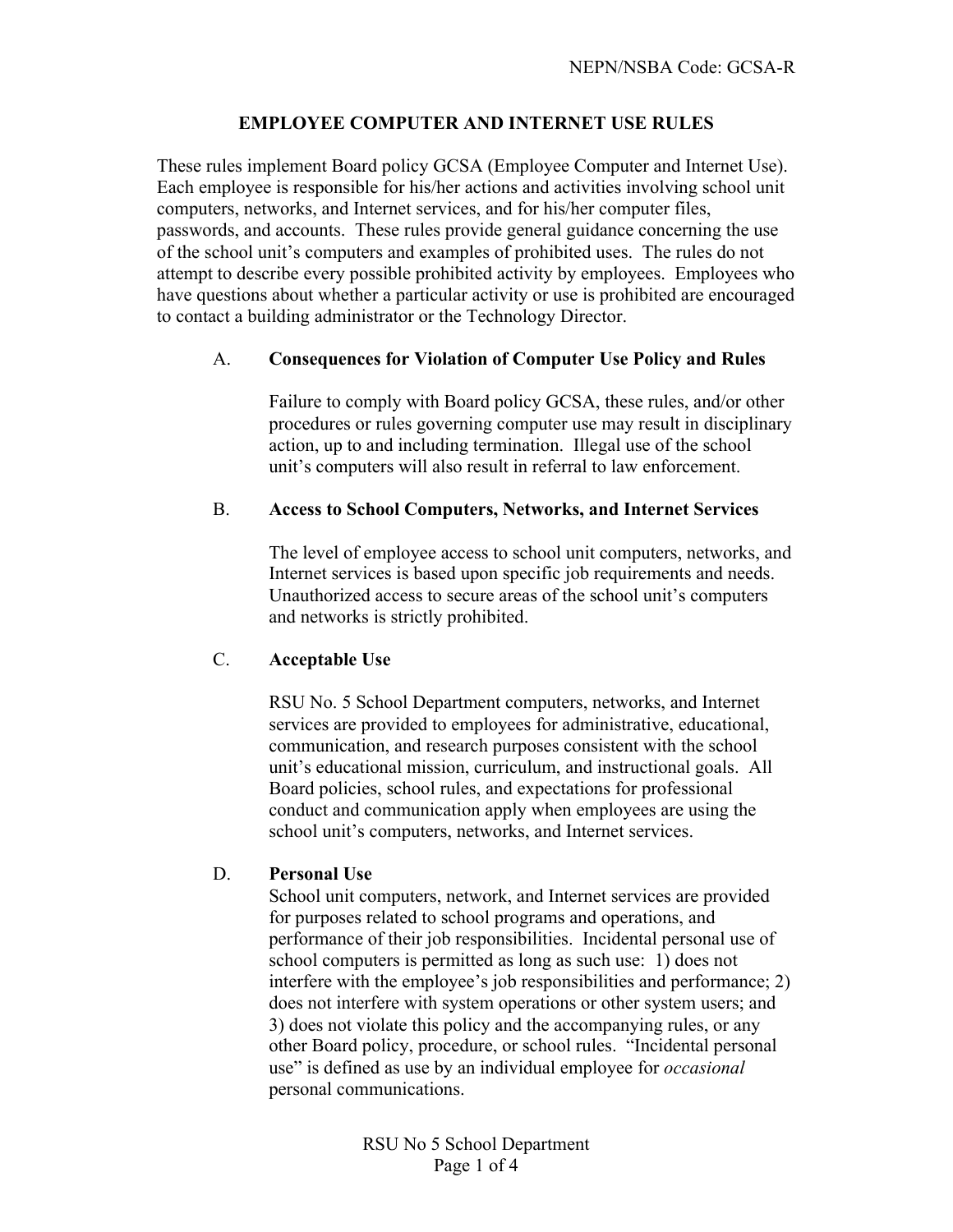## E. **Prohibited Uses**

Examples of unacceptable uses which are expressly prohibited include, but are not limited to, the following:

- 1. Any use that is illegal or which violates other Board policies, procedures, or school rules, including harassing, discriminatory or threatening communications and behavior, violations of copyright laws, etc.; The school unit assumes no responsibility for illegal activities of employees while using school computers.
- 2. Any use involving materials that are obscene, pornographic, sexually explicit or sexually suggestive;
- 3. Any inappropriate communications with students or minors;
- 4. Any use for private financial gain, or commercial, advertising, or solicitation purposes;
- 5. Any use as a forum for communicating by email or any other medium with other school users or outside parties to solicit, proselytize, advocate or communicate the views of an individual or non-school-sponsored organization; to solicit membership in or support of any non-school-sponsored organization; or to raise funds for any non-school-sponsored purpose, whether profit or not-for-profit. No employee shall knowingly provide school e-mail addresses to outside parties whose intent is to communicate with school employees, students, and/or their families for non-school purposes. Employees who are uncertain as to whether particular activities are acceptable should seek further guidance from the building principal or other appropriate administrator.
- 6. Any communication that represents personal views as those of the school unit or that could be misinterpreted as such;
- 7. Downloading or loading software or applications without permission from the system administrator. Unauthorized copying of software is illegal and may subject the copier to substantial civil and criminal penalties. The school unit assumes no responsibility for illegal software copying by employees.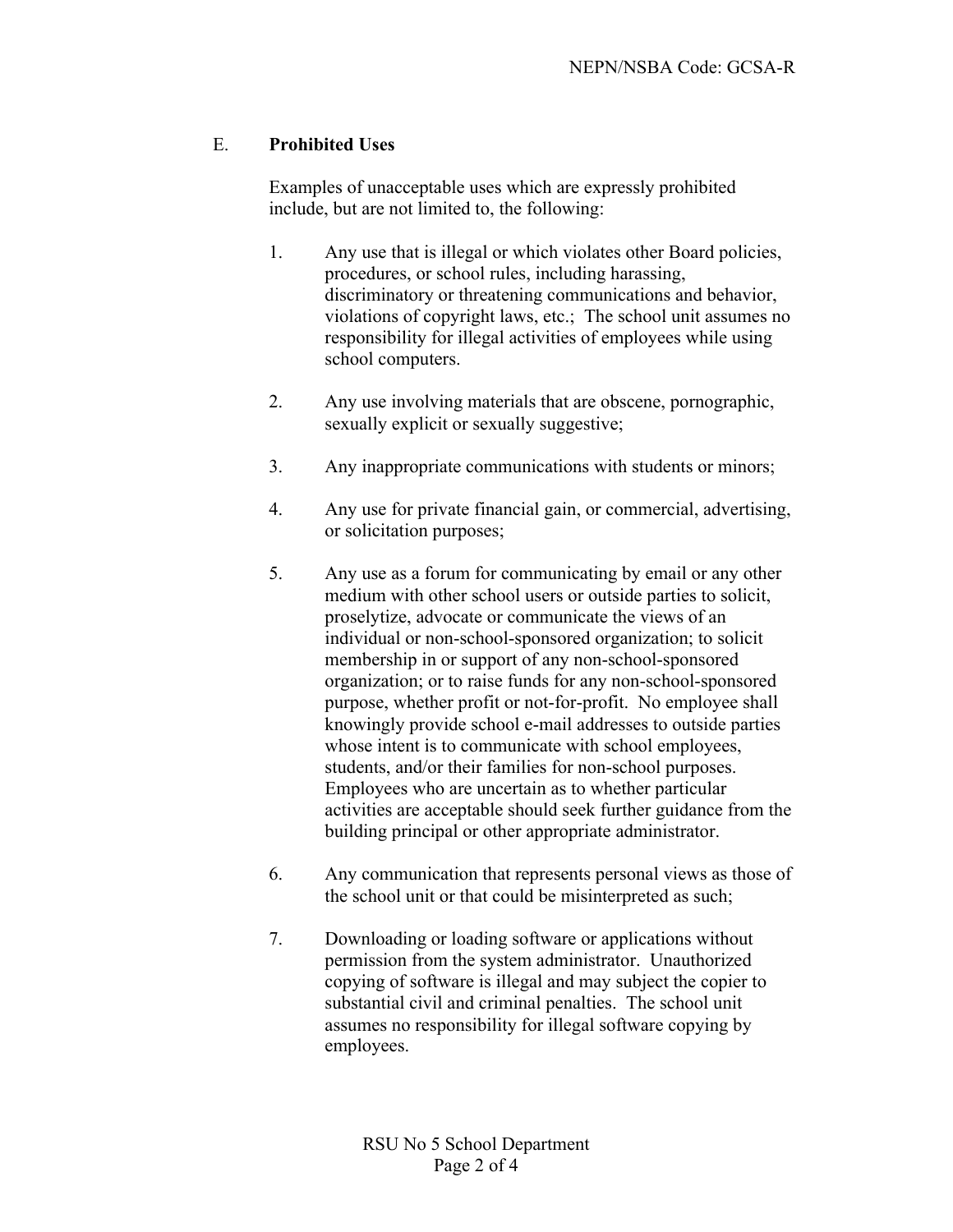- 8. Sending mass emails to school users or outside parties for school or non-school purposes without the permission of the Technology Director or building administrator.
- 9. Any malicious use or disruption of the school unit's computers, networks, and Internet services; any breach of security features; or misuse of computer passwords or accounts (the employee's or those of other users);
- 10. Any misuse or damage to the school unit's computer equipment, including opening or forwarding email attachments (executable files) from unknown sources and/or that may contain viruses;
- 11. Any attempt to access unauthorized sites or any attempt to disable or circumvent the school unit's filtering/blocking technology;
- 12. Failing to report a breach of computer security to the system administrator;
- 13. Using school computers, networks, and Internet services after such access has been denied or revoked; and
- 14. Any attempt to delete, erase, or otherwise conceal any information stored on a school computer that violates these rules or other Board policies or school rules, or refusing to return computer equipment issued to the employee upon request.

# F. **No Expectation of Privacy**

RSU No. 5 computers remain under the control, custody, and supervision of the school unit at all times. The school unit reserves the right to monitor all computer and Internet activity by employees and other system users. Employees have no expectation of privacy in their use of school computers, including email messages and stored files, and Internet access logs.

# **G. Disclosure of Confidential Information**

Employees are expected to use appropriate judgment and caution in communications concerning students and staff to ensure that personally identifiable information remains confidential.